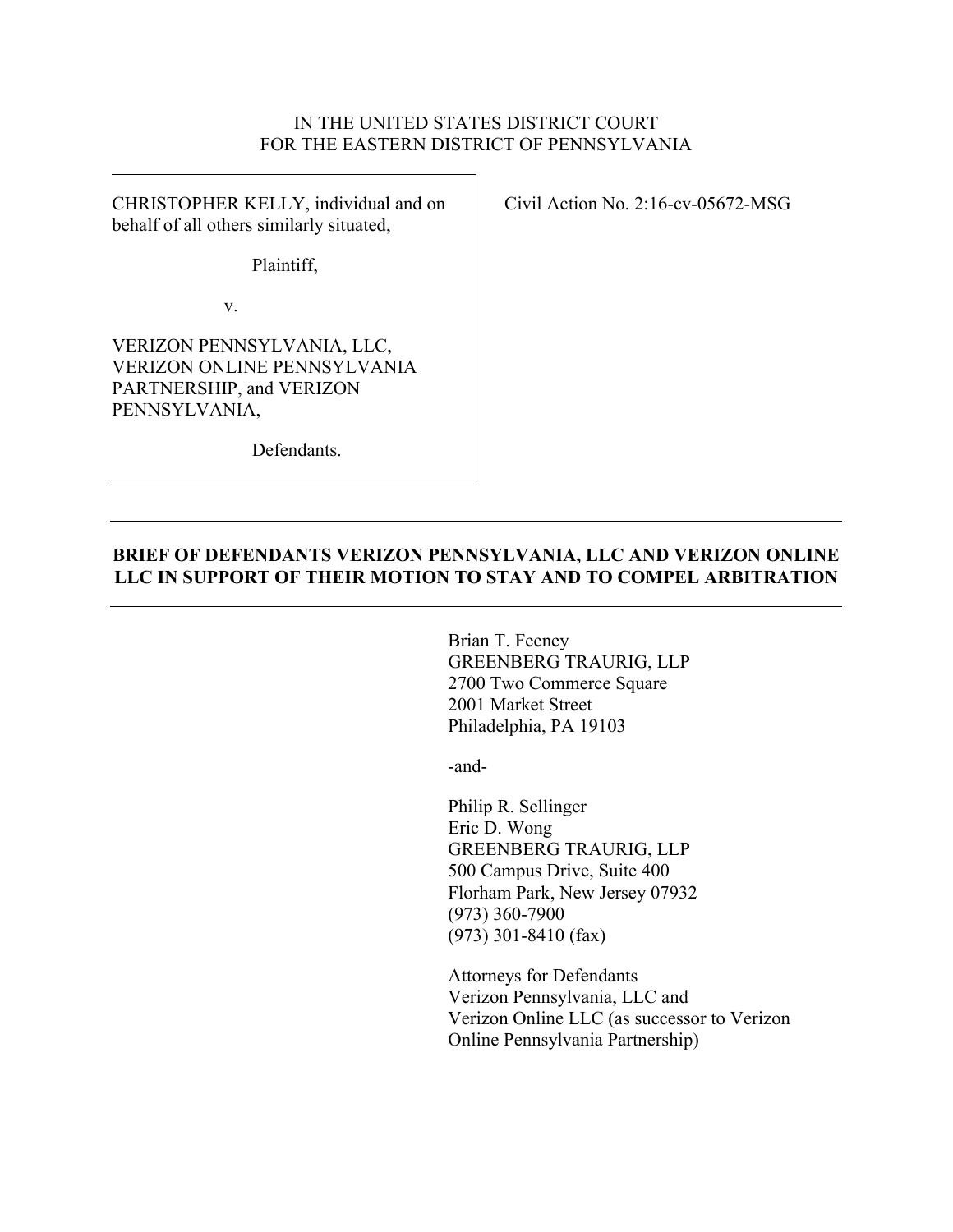# **TABLE OF CONTENTS**

| A.              |  |
|-----------------|--|
| <b>B.</b>       |  |
|                 |  |
| A.              |  |
| <b>B</b> .      |  |
| $\mathcal{C}$ . |  |
|                 |  |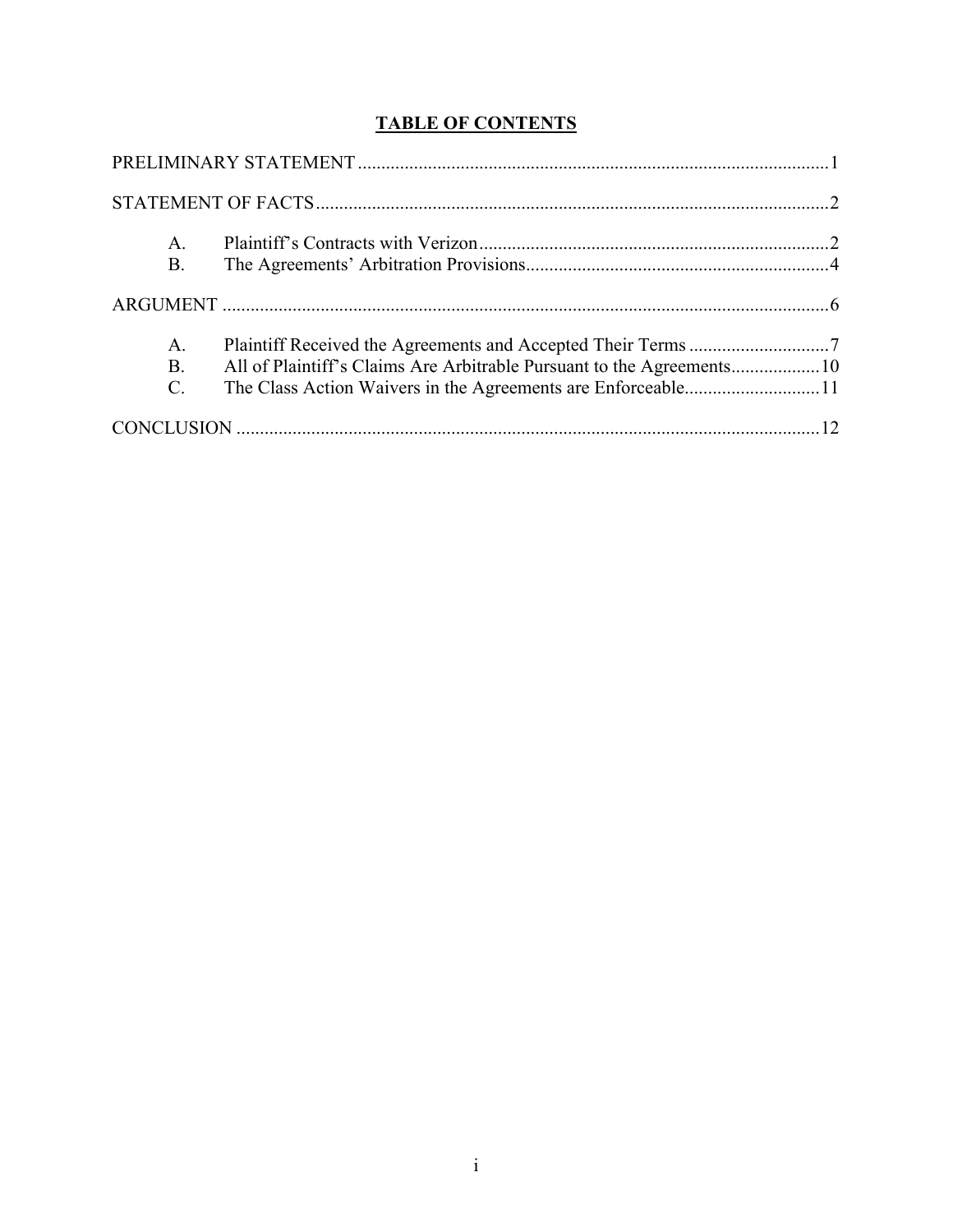# **TABLE OF AUTHORITIES**

# **Cases**

| Allied-Bruce Terminix Cos. v. Dobson,                                                                               |  |
|---------------------------------------------------------------------------------------------------------------------|--|
| Am. Exp. Co. v. Italian Colors Rest.,                                                                               |  |
| AT&T Mobility LLC v. Concepcion,                                                                                    |  |
| Citizens Bank v. Alafabco, Inc.,                                                                                    |  |
| Elinich v. Discover Bank,                                                                                           |  |
| Feldman v. Google, Inc.,                                                                                            |  |
| Green Tree Fin. Corp.-Ala. v. Randolph,                                                                             |  |
| Joaquin v. DirecTV Grp. Holdings, Inc.,<br>No. 15-cv-8194 (MAS) (DEA), 2016 WL 4547150 (D.N.J. Aug. 30, 2016) 1, 10 |  |
| Klein v. Verizon Commc'ns, Inc.,                                                                                    |  |
| Lloyd v. HOVENSA, LLC.,                                                                                             |  |
| Martin v. Discover Bank,                                                                                            |  |
| Mayer v. Verizon New Jersey, Inc.,                                                                                  |  |
| Moses H. Cone Mem'l Hosp. v. Mercury Constr. Corp.,                                                                 |  |
| Sacchi v. Verizon Online LLC,<br>No. 14-cv-423 (RA), 2015 WL 765940 (S.D.N.Y. Feb. 23, 2015), reconsid.             |  |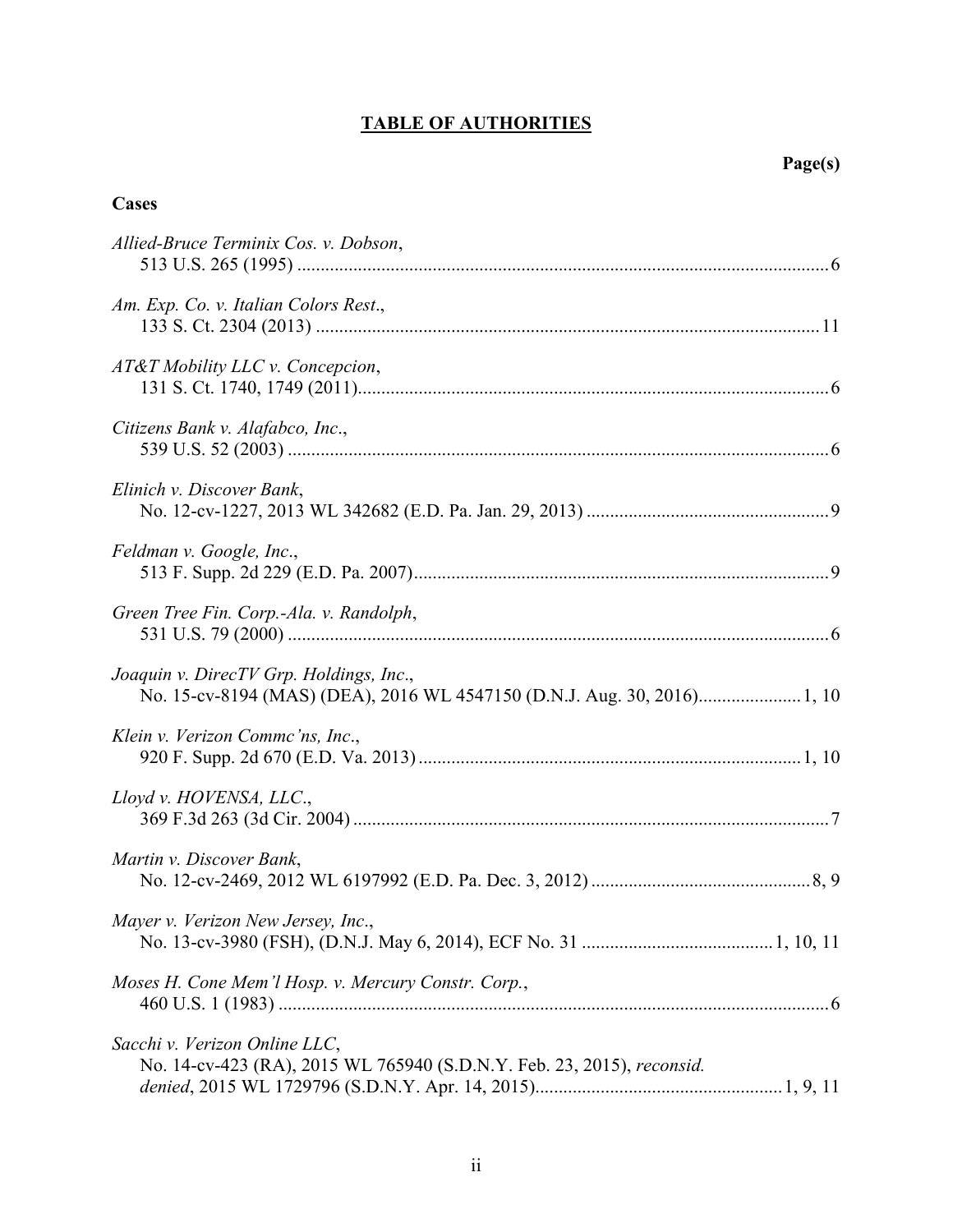| Schwartz v. Comcast Corp.,           |  |
|--------------------------------------|--|
| Trippe Mfg. Co. v. Niles Audio Corp, |  |
| <i>White v. Sunoco Inc.,</i>         |  |
| <b>Statutes</b>                      |  |
|                                      |  |
| 9 U.S.C. § 3                         |  |
|                                      |  |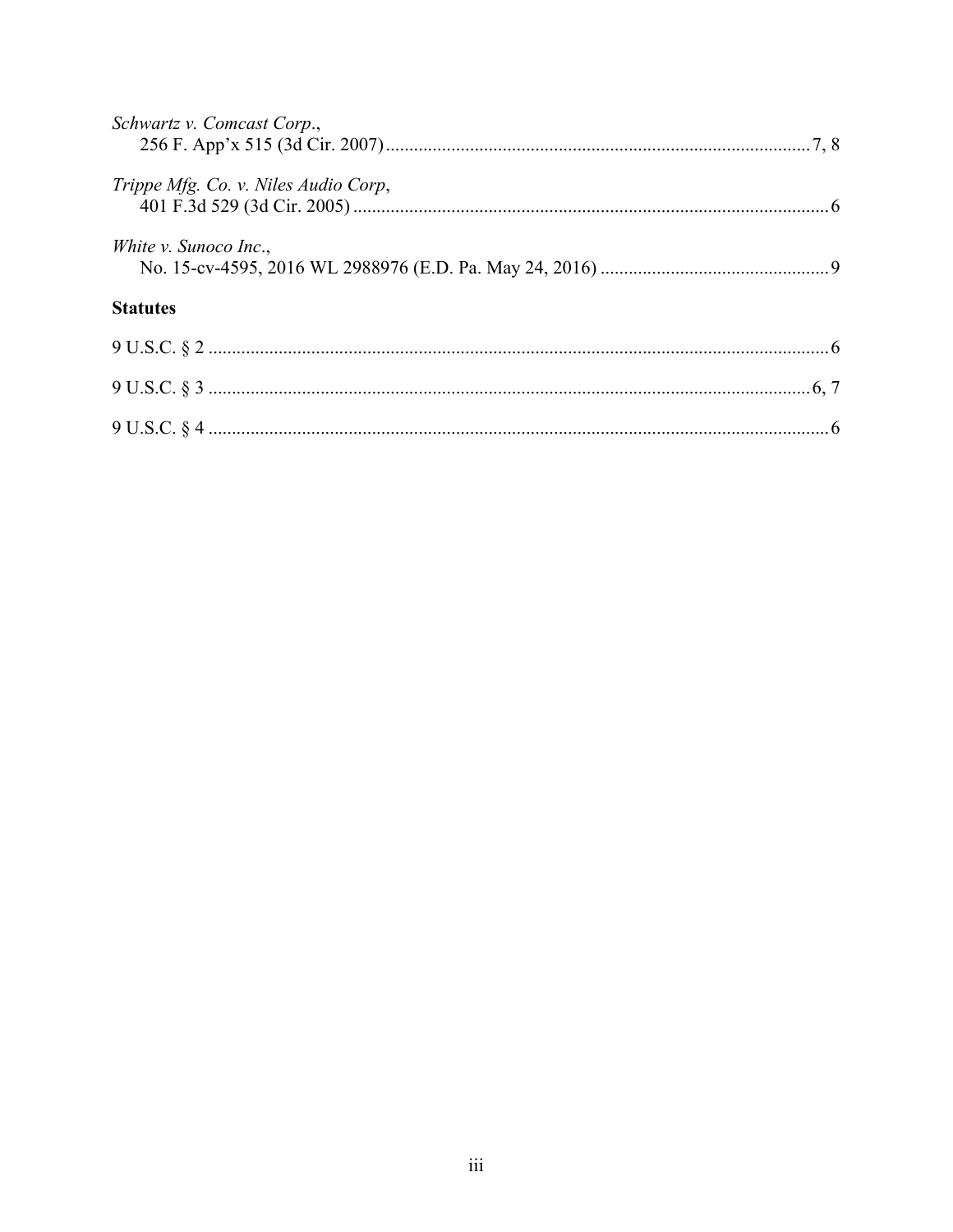Defendants Verizon Pennsylvania, LLC and Verizon Online LLC (as successor to Verizon Online Pennsylvania Partnership) ("Verizon") hereby move to stay the action filed by plaintiff Christopher Kelly ("Plaintiff") and to compel arbitration of Plaintiff's claims.

#### **PRELIMINARY STATEMENT**

This putative class action relates to services that Verizon provided Plaintiff pursuant to contracts that expressly require all disputes to be "resolve[d] . . . only by arbitration or in small claims court" and "does not allow class or collective arbitrations." Given this plain contract language and the strong federal policy favoring arbitration, it is clear that Plaintiff is obligated to resolve his dispute in arbitration and not in this Court.

Upon purchasing Verizon services, Plaintiff agreed to be bound by Verizon's customer agreements. Those agreements contained arbitration provisions and class action waivers. Courts throughout the country that have considered Verizon's customer contracts requiring arbitration and have repeatedly held that the contracts are binding and that the arbitration provisions and class action waivers are enforceable. *See Sacchi v. Verizon Online LLC*, No. 14-cv-423 (RA), 2015 WL 765940 (S.D.N.Y. Feb. 23, 2015), *reconsid. denied*, 2015 WL 1729796 (S.D.N.Y. Apr. 14, 2015); Order, *Mayer v. Verizon New Jersey, Inc*., No. 13-cv-3980 (FSH), (D.N.J. May 6, 2014), ECF No. 31; *Joaquin v. DirecTV Grp. Holdings, Inc*., No. 15-cv-8194 (MAS) (DEA), 2016 WL 4547150, at \*2-\*5 (D.N.J. Aug. 30, 2016); *Klein v. Verizon Commc'ns, Inc*., 920 F. Supp. 2d 670 (E.D. Va. 2013). Thus, Plaintiff is bound by the arbitration provisions in his contracts with Verizon.

The arbitration provisions here apply broadly to "any dispute that in any way relates to or arises out of this agreement or from any equipment, products and services you receive from us (or from any advertising for any such products or services)." Plaintiff's claims relate to the parties' agreements, and the services and equipment allegedly received by Plaintiff from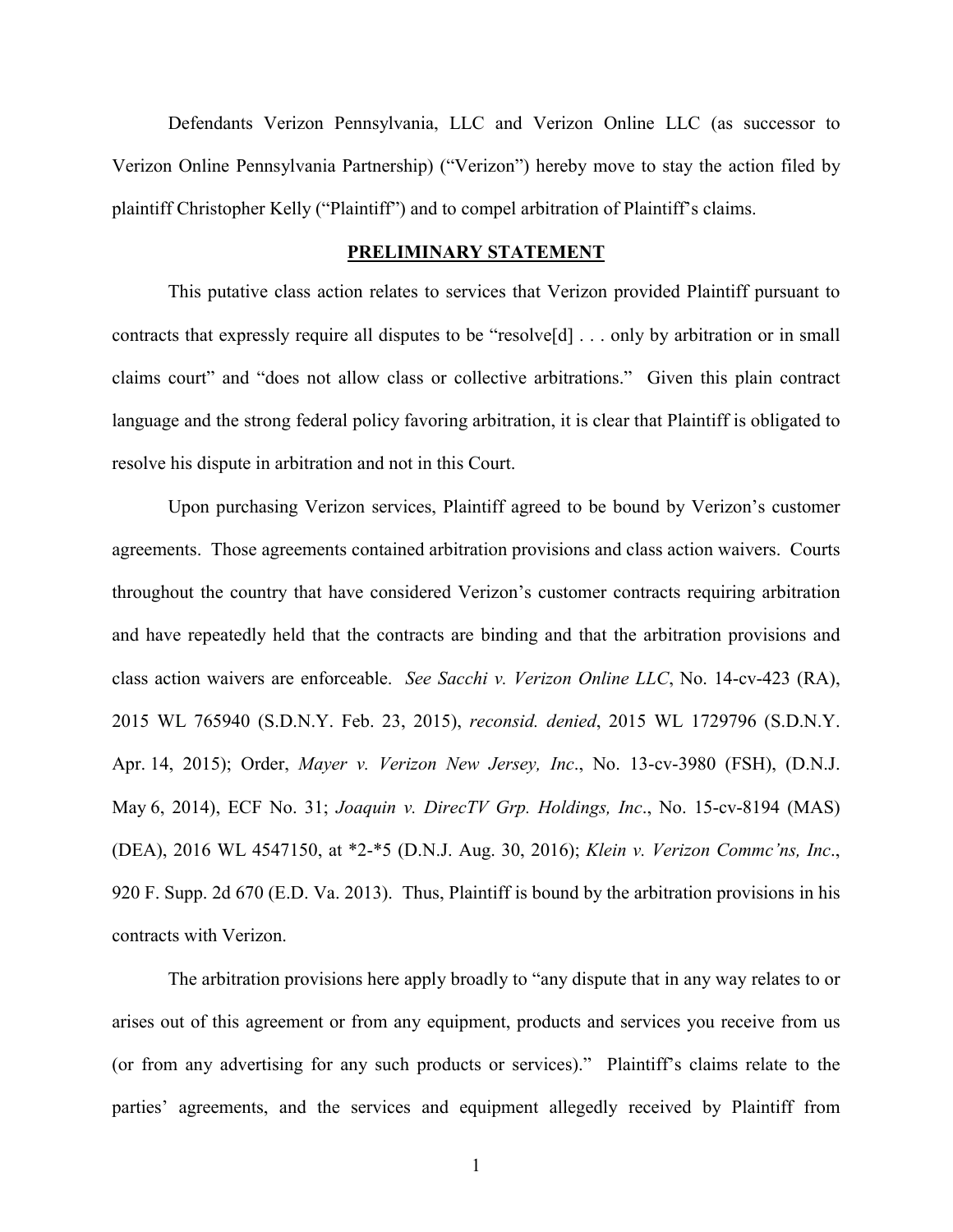Verizon, and thus fall squarely within the scope of the contracts' arbitration provisions. Controlling law dictates that where, as here, a binding arbitration agreement exists, courts must enforce the parties' agreement to arbitrate and compel arbitration. Enforcement of arbitration agreements is strongly favored, and any ambiguity as to arbitrability should be resolved in favor of arbitration. Class action waivers are also valid and enforceable. Accordingly, Plaintiff should be compelled to arbitrate his claims against Verizon, and he must do so on an individual basis, not on behalf of a putative class.

#### **STATEMENT OF FACTS**

Plaintiff alleges that he was "required" by Verizon<sup>1</sup> to lease multiple set-top boxes from Verizon in order to view FiOS television programing on multiple televisions, but that multiple set-top boxes are not actually necessary to view FiOS television programing on multiple televisions, and that Verizon's actions violated the Pennsylvania Unfair Trade Practices and Consumer Protection Law ("UTPCPL"). *See* Compl., ¶¶ 6-7. All of Plaintiff's claims must be arbitrated pursuant to his contracts with Verizon.

#### **A. Plaintiff's Contracts with Verizon**

 $\overline{a}$ 

Plaintiff purchased Verizon FiOS television, internet and telephone services as part of a "Triple Play" bundle in August 2014, and chose to lease two set-top boxes associated with his television service. *See* Compl., ¶¶ 48-49, Certification of Douglas Collins ("Collins Cert."), ¶¶ 2-3. Verizon provided the FiOS internet and television services, and the set-box boxes, to Plaintiff pursuant to contracts between Verizon and Plaintiff called the Verizon Online Terms of

<sup>&</sup>lt;sup>1</sup> Plaintiff names three defendants in this action – Verizon Pennsylvania, LLC, Verizon Online Pennsylvania Partnership, and "Verizon Pennsylvania" – and refers to them collectively in his Complaint, "[f]or the sake of brevity and clarity." Compl., ¶ 17. However, "Verizon Pennsylvania" does not exist and did not provide any of the services or equipment at issue here. *See* Certification of Veronica C. Glennon ("Glennon Cert."), ¶ 2. Rather, Verizon-brand FiOS television service is provided by defendant Verizon Pennsylvania, LLC and Verizon-brand settop boxes are leased by Verizon Online LLC, successor to defendant Verizon Online Pennsylvania Partnership. *See id*. at ¶¶ 3-4.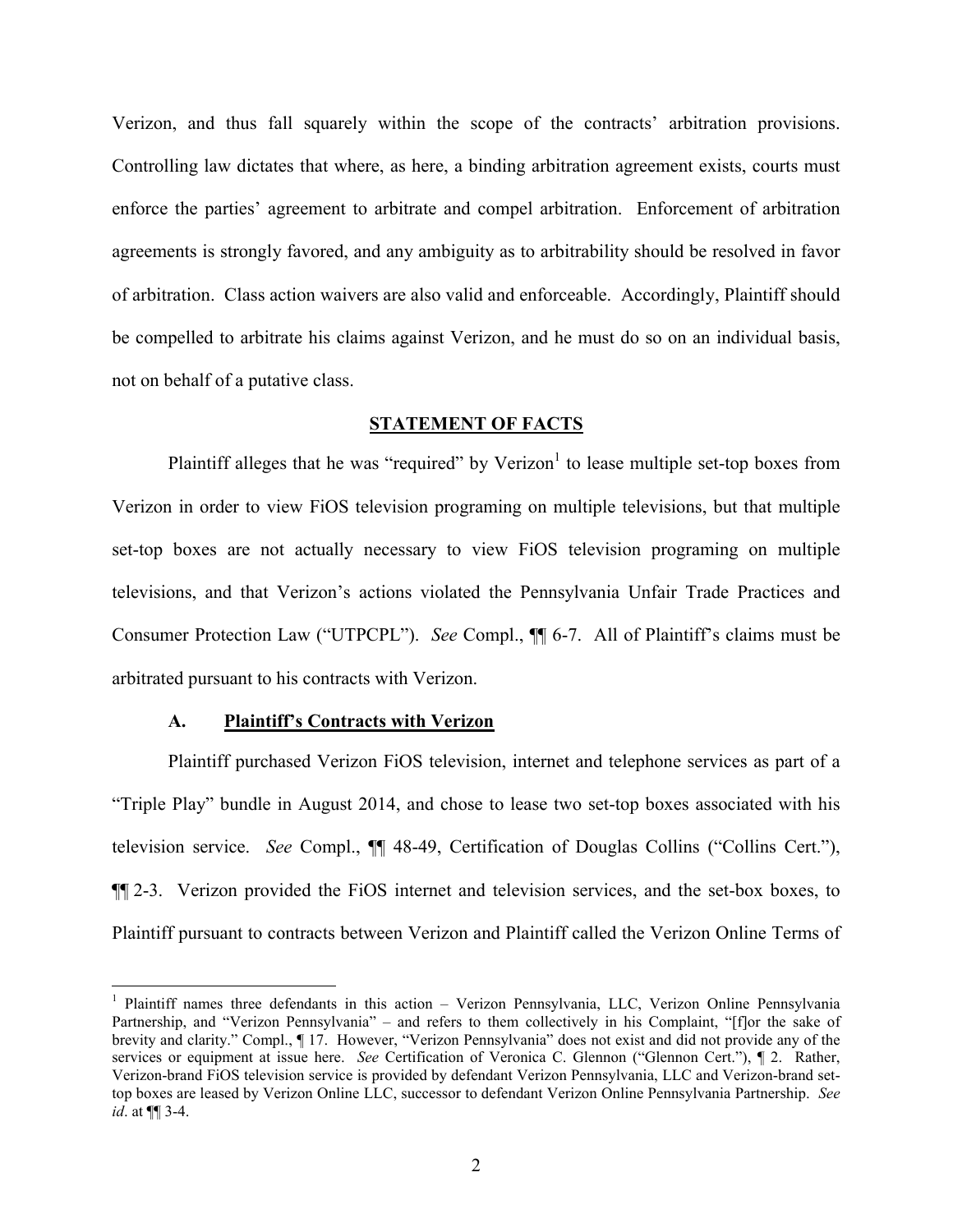Service (the "Internet Agreement") and the Verizon FiOS TV Terms of Service (the "TV Agreement") (collectively, the "Agreements"). *See* Certification of Cindy Cumba-Ruiz ("Cumba-Ruiz Cert."), ¶¶ 2-4, Exs. A & B.

Just as it does today, in 2014 Verizon had in place standardized business practices to ensure that its customers receive the Agreements before service is provided. *See* Collins Cert. at ¶ 5. Pursuant to those practices, when a Verizon customer service technician installed FiOS services at a new customer's residence, the technician provided the customer with a "Welcome Kit" that included, among other items, both of the Agreements. *See id*. at ¶¶ 6, 9.

Verizon's records show that a Verizon technician installed Plaintiff's Triple Play services at the residence located at 221 W. Duval Street, Philadelphia, Pennsylvania on August 15, 2014. *See id*. at ¶ 3. Pursuant to Verizon's standard business practices, the technician provided Plaintiff with the Welcome Kit, which included the Agreements. *See id*. at ¶¶ 6, 9.

Pursuant to the TV Agreement, "[the customer's] acceptance of this Agreement occurs upon the earlier of: (a) [the customer's] electronic or oral acceptance during the submission of your order; or (b) [the customer's] use of the Service." TV Agreement, § 1. After receiving the TV Agreement and after Verizon installed his FiOS television service, Plaintiff used the FiOS television service, agreeing to be bound by the TV Agreement. Plaintiff concedes that Verizon provided the FiOS television service and set-top boxes at issue pursuant to a "service contract [that] began in August 2014." Compl.,  $\P$  49. Plaintiff also concedes that he continues to be a FiOS television and internet customer. *See id*. at ¶ 13; Collins Cert., ¶ 4.

Likewise, pursuant to the Internet Agreement, the customer's acceptance "occurs upon the earlier of: (a) [the customer's] acceptance of this Agreement electronically during an online order, registration or when installing the Software or the Equipment; [or] (b) [the customer's] use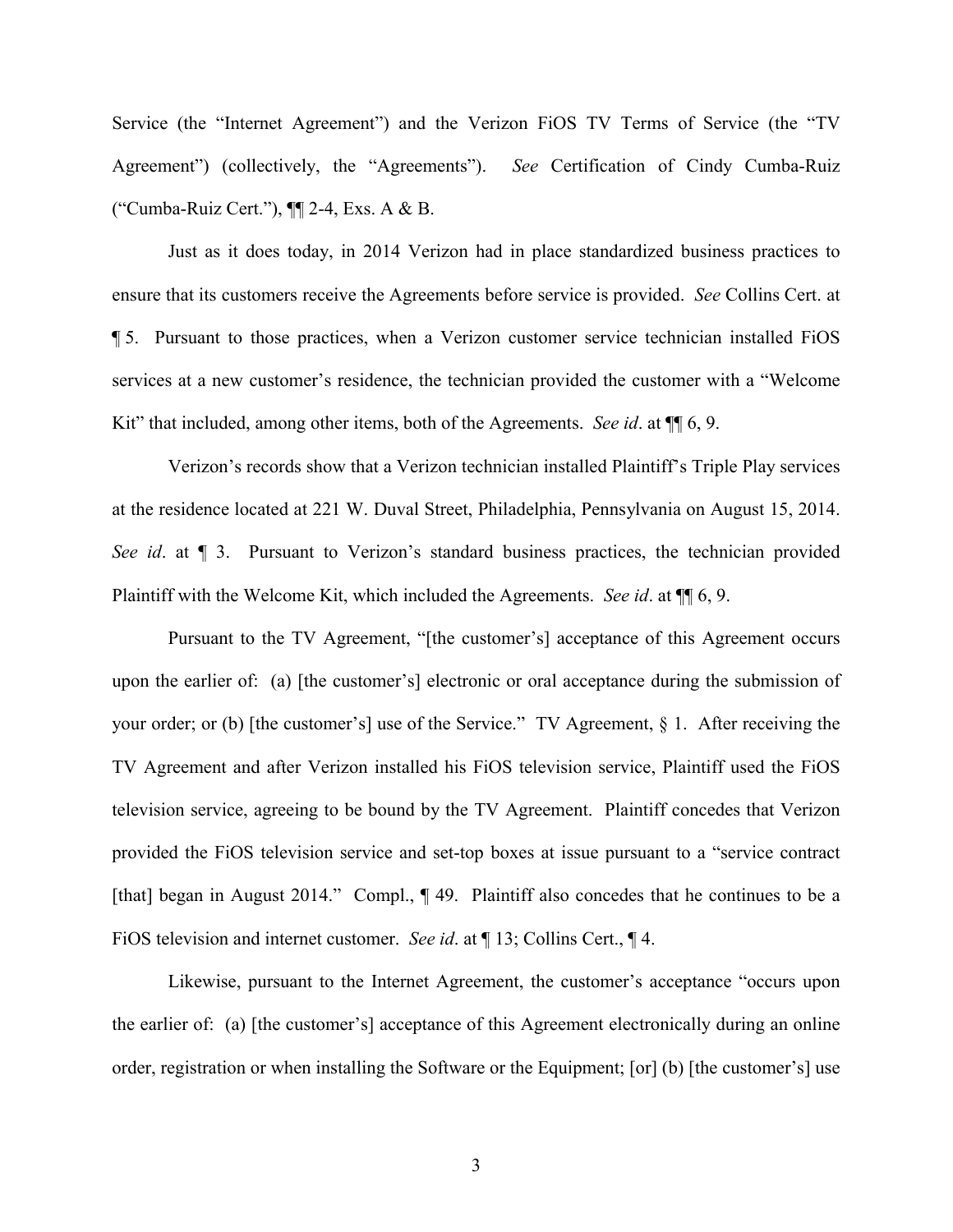of the Service. . . ." Internet Agreement, § 1. Plaintiff accepted the terms of the Internet Agreement by both methods. As part of the installation of his FiOS internet services, Plaintiff accepted the terms of the Internet Agreement while completing Verizon's Web Based Activation system. *See* Collins Cert., ¶ 9-15. Plaintiff also used, and continues to use, his FiOS internet services. *See id*. at ¶ 4.

The TV Agreement is between Plaintiff and both Verizon Pennsylvania, LLC, which provided the video service, and Verizon Online LLC (as successor to Verizon Online Pennsylvania Partnership), which provided the set-top boxes. *See* TV Agreement, at Exhibit A; Glennon Cert., ¶ 6. The Internet Agreement is between Plaintiff and Verizon Online LLC. *See* Internet Agreement, p. 1.

**B. The Agreements' Arbitration Provisions**

The Agreements require that any dispute arising out of or relating to the agreement or any

services or equipment Verizon provides be either arbitrated or brought in small claims court:

YOU AND VERIZON BOTH AGREE TO RESOLVE DISPUTES ONLY BY ARBITRATION OR IN SMALL CLAIMS COURT. . . . WE ALSO BOTH AGREE THAT:

. . . any dispute that in any way relates to or arises out of this agreement or from any equipment, products and services you receive from us (or from any advertising for any such products or services) will be resolved by one or more neutral arbitrators before the American Arbitration Association ("AAA").

[TV Agreement, §§ 17, 17(a); *see also* Internet Agreement, §§ 18, 18.1.]

The Agreements also offer customers two additional choices: customers can opt to mediate the dispute or ask an appropriate government agency to seek relief against Verizon on their behalf. *See* TV Agreement, §§ 16, 17, 17(a); Internet Agreement, §§ 17, 18, 18.1.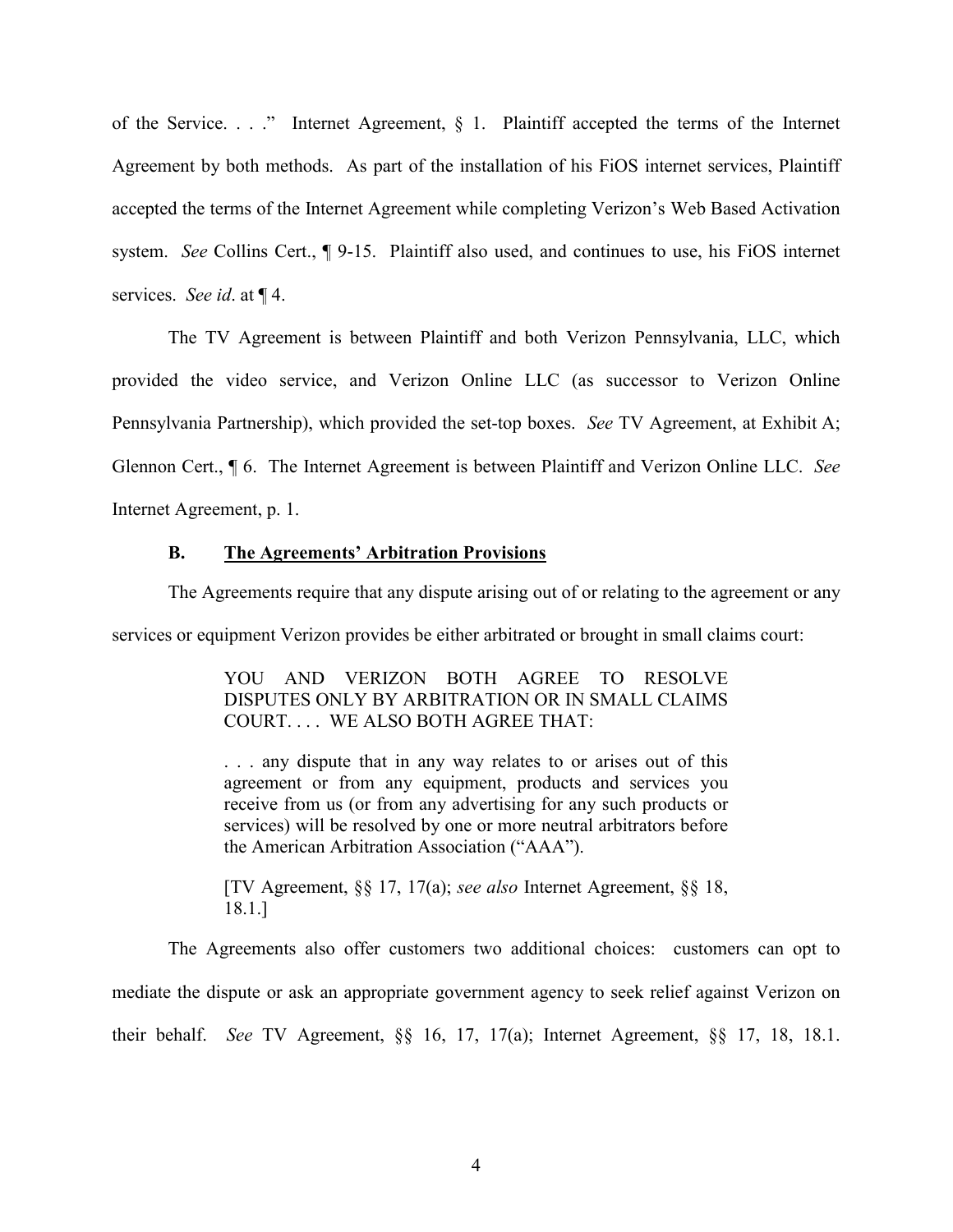Regardless of the dispute resolution method selected, however, class actions are waived. *See* TV

Agreement, § 17(c); Internet Agreement, § 18.3.

If the customer opts for arbitration, the Agreements provide that Verizon, and not the

customer, will bear the expense:

 $\overline{a}$ 

Verizon will pay any filing fee that the AAA charges you for arbitration of the dispute. . . . . If that arbitration proceeds, we'll also pay any administrative and arbitrator fees charged later, as well as for any appeal to a panel of three new arbitrators (if the arbitration award is appealable under this agreement).

[TV Agreement, § 17(d); *see also* Internet Agreement, § 18.4.]

Similarly, the Agreements provide that Verizon will, in certain circumstances and even if

not required to do so by applicable law, pay a prevailing customer's attorneys' fees:

We may, but are not obligated to, make a written settlement offer any time before the arbitration evidentiary hearing begins . . . . If you do not accept the offer and the arbitrator awards you an amount of money that is more than our offer but less than \$5000, or if we do not make you an offer, and the arbitrator awards you any amount of money but less than \$5000, then we agree to pay you \$5000 instead of the amount awarded. In that case we also agree to pay any reasonable attorneys' fees and expenses, regardless of whether the law requires it for your case.

[TV Agreement, § 17(e); *see also* Internet Agreement, § 18.5.]

These provisions and others<sup>2</sup> make the arbitration required by the Agreements

convenient, virtually cost-free and expeditious for Verizon's customers.

 $2^2$  For example, the arbitration will take place in the county where the services are provided, and depending on the value of the claim, the customer may choose whether the arbitration will be carried out based only on documents or through an in-person or telephonic hearing, and the loser may appeal the result to a new arbitration panel. *See* TV Agreement, § 17(b); Internet Agreement, § 18.2.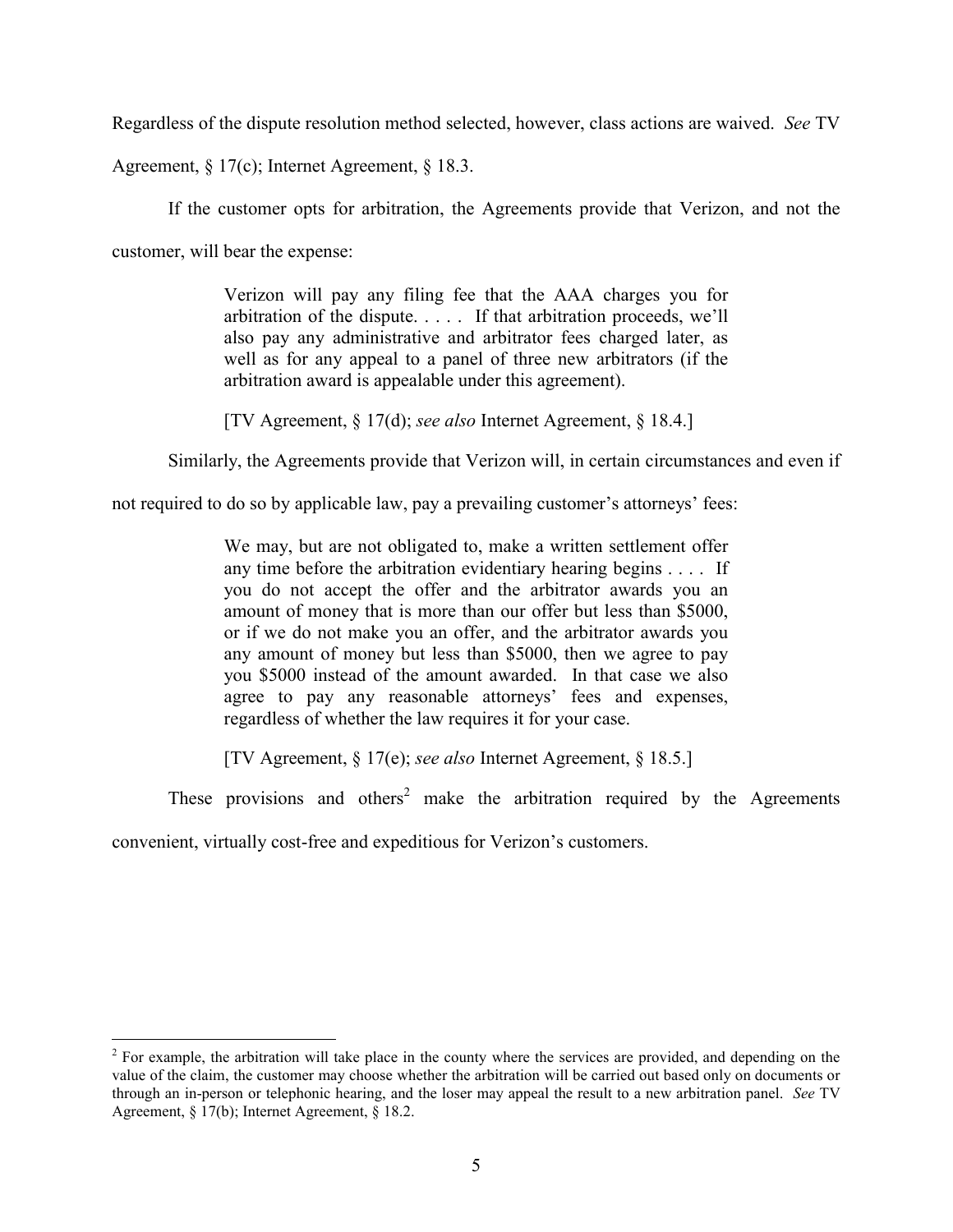#### **ARGUMENT**

## **THE AGREEMENTS' ARBITRATION PROVISIONS ARE ENFORCEABLE AND REQUIRE PLAINTIFF TO ARBITRATE HIS CLAIMS**

Arbitration must be compelled where (a) a valid agreement to arbitrate exists; and (b) the agreement encompasses the claims at issue. *See Trippe Mfg. Co. v. Niles Audio Corp*, 401 F.3d 529, 532 (3d Cir. 2005); *see also Green Tree Fin. Corp.-Ala. v. Randolph*, 531 U.S. 79, 91-92 (2000) (party seeking to invalidate arbitration agreement bears the burden of showing why agreement is invalid). Enforcement of arbitration agreements is strongly favored, and any ambiguity as to the arbitrability of a claim should be resolved in favor of arbitration. *See id.*  (noting "presumption in favor of arbitrability"); *accord Moses H. Cone Mem'l Hosp. v. Mercury Constr. Corp.*, 460 U.S. 1, 24-25 (1983). The United States Supreme Court's decision in *AT&T Mobility LLC v. Concepcion* further reinforces the already strong "federal policy favoring arbitration agreements." 131 S. Ct. 1740, 1749 (2011). In *Concepcion,* the Court also held that the Federal Arbitration Act ("FAA") preempts and precludes any state law that purports to void as unconscionable or as against public policy arbitration agreements containing class action waivers. *Id*.<sup>3</sup>

Section 4 of the FAA "requires courts to compel arbitration 'in accordance with the terms of the agreement' upon the motion of either party to the agreement." *Concepcion,* 131 S. Ct. at 1748 (quoting 9 U.S.C. § 4). Pursuant to Section 3 of the FAA, a court must stay a proceeding in favor of arbitration "upon being satisfied that the issue involved in such suit or proceeding is

 $\overline{a}$ 

<sup>3</sup> The FAA applies here for two separate reasons. First, the Agreements specifically provide so. *See* TV Agreement, § 17(a) ("The Federal Arbitration Act applies to this agreement."); Internet Agreement, § 18.1 (same). Second, the FAA, by its terms, broadly applies to arbitration provisions contained in all contracts that, like those at issue here, "evidenc[e] a transaction involving commerce." 9 U.S.C. § 2; *see also Citizens Bank v. Alafabco, Inc*., 539 U.S. 52, 56 (2003) ("term 'involving commerce' in the FAA . . . ordinarily signal[s] the broadest permissible exercise of Congress' Commerce Clause power"); *Allied-Bruce Terminix Cos. v. Dobson*, 513 U.S. 265, 276-77 (1995) (directing that FAA be construed broadly to apply to all transactions affecting interstate commerce).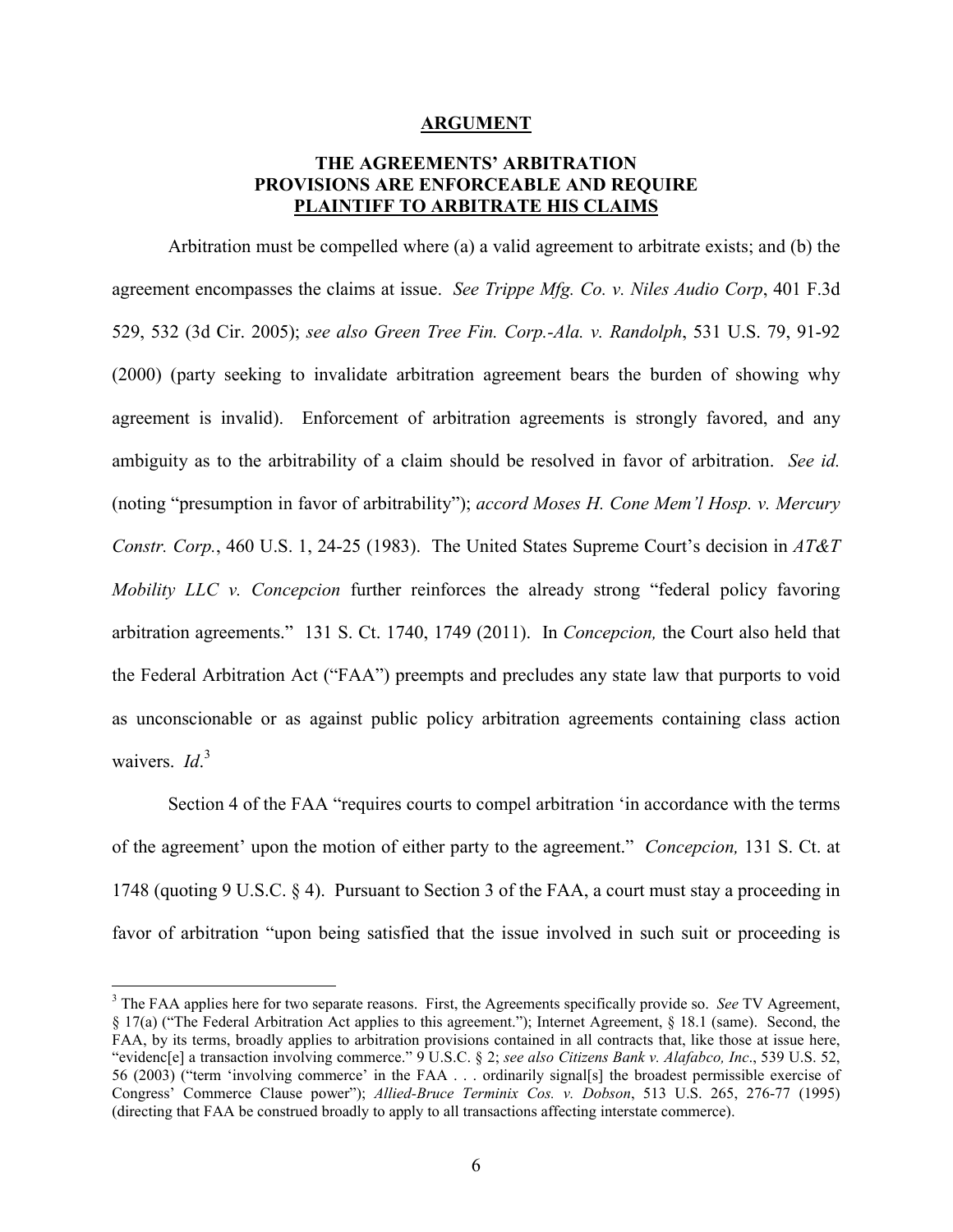referable to arbitration under such agreement." 9 U.S.C. § 3; *see also Lloyd v. HOVENSA, LLC*., 369 F.3d 263, 269 (3d Cir. 2004) ("whenever suit is brought on an arbitrable claim, the Court 'shall' upon application stay the litigation until arbitration has been concluded").

Plaintiff agreed to be bound by the terms of the Agreements. *See* Statement of Facts ("SOF"), Sect. A, *supra*. All of Plaintiff's claims against Verizon are covered by the broad arbitration provisions to which he agreed. Accordingly, the Court should stay this action and compel arbitration.

#### **A. Plaintiff Received the Agreements and Accepted Their Terms**

Plaintiff agreed to the terms of the Agreements, including the arbitration provision. Plaintiff concedes that Verizon provided the services pursuant to a "service contract [that] began in August 2014." Compl., ¶ 49.

Verizon's business practices at the time confirm that Plaintiff received a copy of the Agreements and accepted their terms. *See* SOF, Sect. A, *supra*. The TV Agreement provided that: "Your acceptance of this Agreement occurs upon the earlier of: (a) your electronic or oral acceptance during the submission of your order; or (b) your use of the Service." TV Agreement, § 1. The Internet Agreement provided for the same methods of acceptance. *See* Internet Agreement, § 1. After receiving the Agreements, Plaintiff subsequently used his FiOS television and internet services, thereby agreeing to the terms of the Agreements.

Plaintiff's use of his FiOS services after receiving the Agreements constitutes valid acceptance of the Agreements. For example, in *Schwartz v. Comcast Corp*., 256 F. App'x 515 (3d Cir. 2007), Comcast moved to compel arbitration pursuant to a Subscriber Agreement. Relying on evidence that Comcast "had a policy of providing a 'welcome packet,' including a copy of its 'Subscriber Agreement,' to new customers of its internet services" (*id*. at 516-17), the Third Circuit held: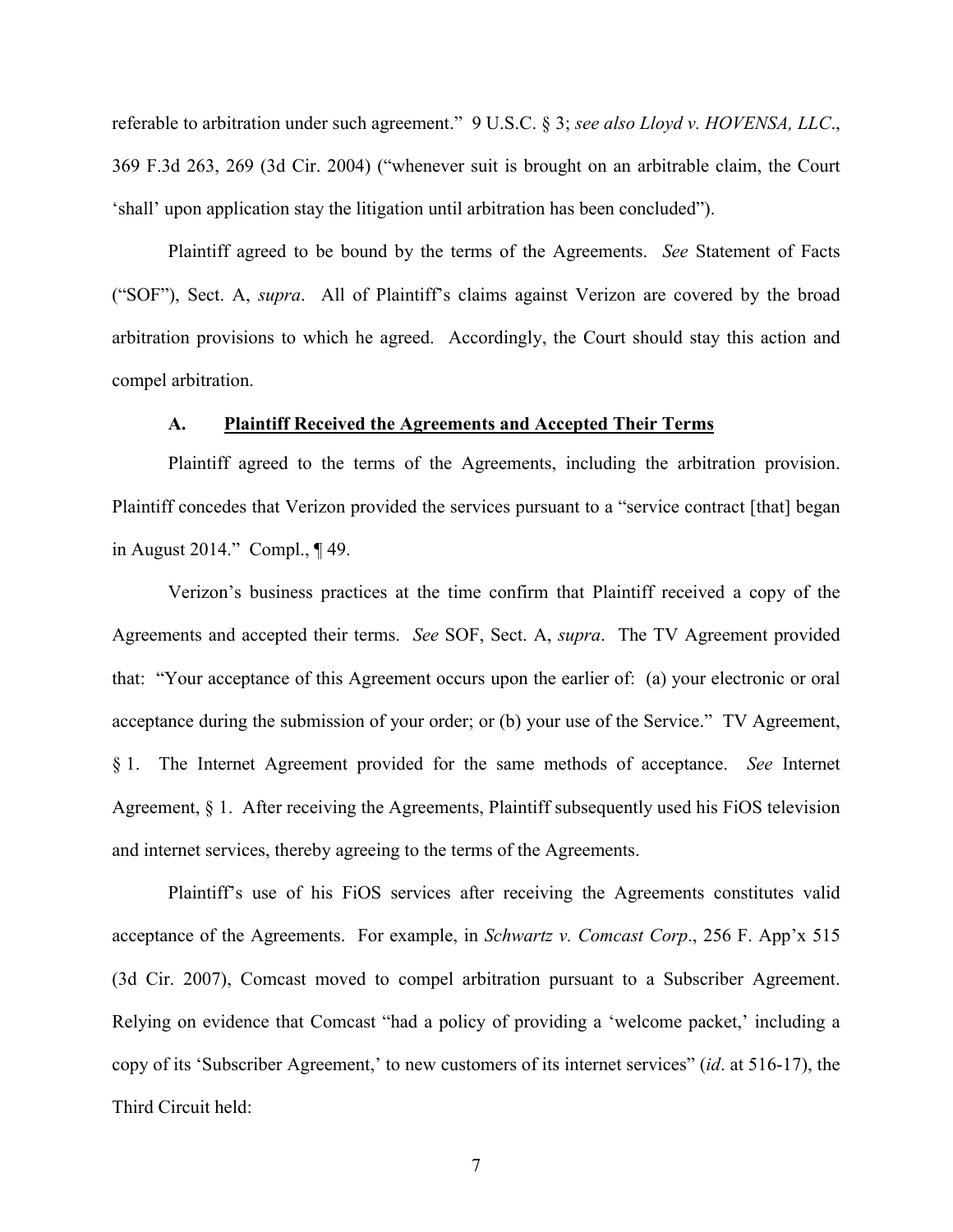Comcast's evidence of its consistent practice regarding delivery of subscription agreements and of the conduct of the parties in this case constitute prima facie evidence that Schwartz was aware that the services he accepted were being offered pursuant to a subscription agreement.

[*Id*. at 518.]

The court also held that the plaintiff's use of the services constituted acceptance of the

Subscriber Agreement:

We conclude that the conduct of the parties shows that their relationship was governed by the Subscriber Agreement. The Subscriber Agreement is activated when internet service is installed, because it states: "The term of this Agreement shall commence upon the installation of your Service." . . . . Comcast offered internet service under the terms of its Subscriber Agreement, and Schwartz accepted the service, so the terms of the contract are provided by the Subscriber Agreement. . . . [T]he terms of the contract were available to Schwartz via the web site, and thus they are binding, despite the fact that he was unaware of them. Comcast has demonstrated that Schwartz was aware of a subscription agreement, which included an arbitration clause.

[*Id.* at 519-20.]

This Court has followed suit. For example, in *Martin v. Discover Bank*, No. 12-cv-2469,

2012 WL 6197992 (E.D. Pa. Dec. 3, 2012), the defendants moved to compel arbitration pursuant to an arbitration provision contained in their customer agreement. In support of the motion, as Verizon does here, the defendants submitted an affidavit explaining the defendants' standard business practice to supply the customer agreement to new customers and confirmed that the agreement was provided to the plaintiffs. *See id*. at \*2. The court found that "Defendants' business records are sufficient to create a presumption that the arbitration provisions were included in mailings that were received by the plaintiffs." *Id*. at \*3.

Moreover, like Verizon's Agreements here, the customer agreement in Martin "provided that each plaintiff, by using his or her Discover Card, agreed to the terms of his or her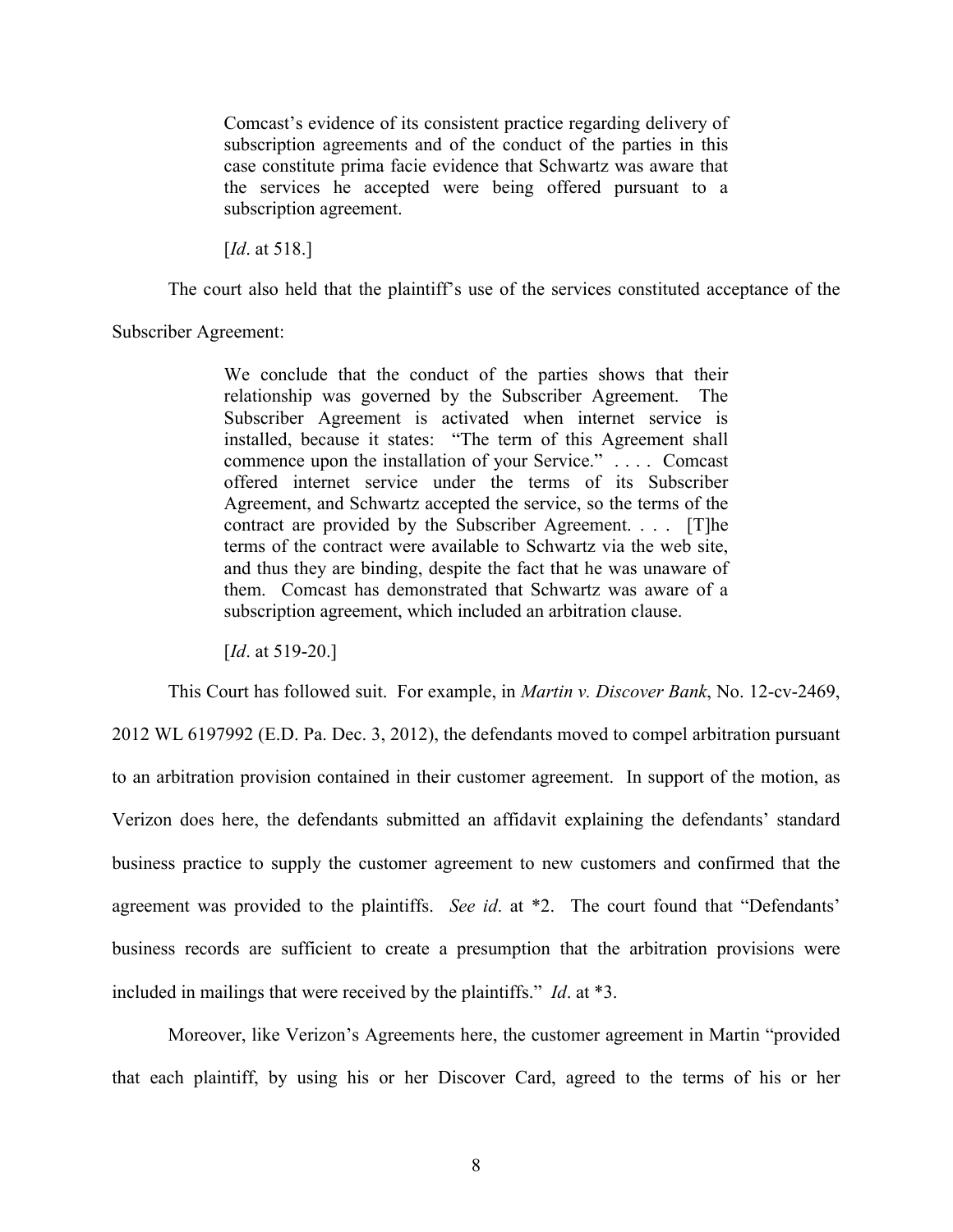Agreement." *Id*. at \*2. The court granted the defendants' motion to compel arbitration pursuant to their customers agreement, holding that, "[a]ll of the named plaintiffs used their Discover Cards after receiving the Agreements, thus accepting their terms" and further held that, when those agreements were amended to include arbitration provisions, the "[p]laintiffs' continued use of their Discover Cards constituted acceptance of the arbitration agreements." *Id*. at \*2-\*3; *see also White v. Sunoco Inc*., No. 15-cv-4595, 2016 WL 2988976, \*5 (E.D. Pa. May 24, 2016) ("By performing under the Agreement – i.e., by using his credit card and maintaining an open credit line for more than two and a half years – Plaintiff accepted the Agreement's terms"); *Elinich v. Discover Bank*, No. 12-cv-1227, 2013 WL 342682, \*2 (E.D. Pa. Jan. 29, 2013) (granting motion to compel arbitration, finding that the arbitration agreement, which was accepted by customer upon use, "have consistently been upheld by courts in this Circuit.").

Plaintiff also accepted the Internet Agreement when completing the Web Based Activation system. *See* SOF, Sect. A, *supra*. Such acceptance is binding. *See, e.g., Feldman v. Google, Inc*., 513 F. Supp. 2d 229, 238 (E.D. Pa. 2007) ("Plaintiff had to have had reasonable notice of the terms. By clicking on 'Yes, I agree to the above terms and conditions' button, Plaintiff indicated assent to the terms. Therefore, the requirements of an express contract for reasonable notice of terms and mutual assent are satisfied. Plaintiff's failure to read the Agreement, if that were the case, does not excuse him from being bound by his express agreement.").

Numerous courts throughout the country have examined the methods that customers accept Verizon's customer contracts, and have held that either use of the services or completing the Web Based Activation system is sufficient evidence of acceptance. *See Sacchi*, 2015 WL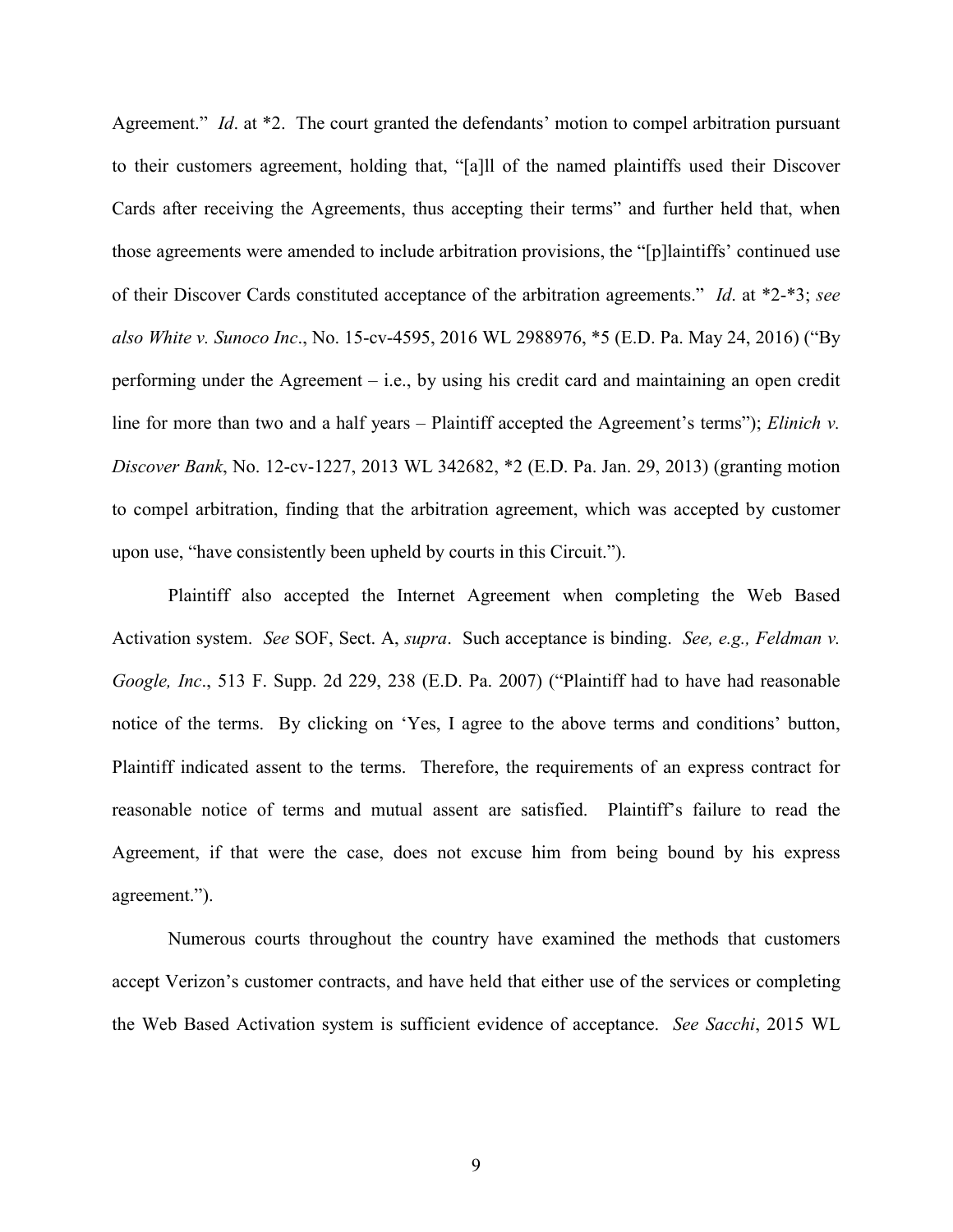765940 at \*5; *Mayer*, May 6, 2014 Order at 2-3; *Joaquin*, 2016 WL 4547150 at \*2-\*5; *Klein*, 920 F. Supp. 2d at 680.

By accepting the Agreements, Plaintiff agreed to be bound by the arbitration provision therein.

### **B. All of Plaintiff's Claims Are Arbitrable Pursuant to the Agreements**

The arbitration provisions require arbitration of claims arising out of, or relating to, "this agreement or from any equipment, products and services you receive from us (or from any advertising for any such products or services)." TV Agreement, § 17(a); Internet Agreement, § 18.1. All of Plaintiff's claims relate to the Agreements and Verizon's provision of equipment and services to Plaintiff. Specifically, Plaintiff alleges that he was "required" to lease multiple set-top boxes from Verizon in order to view FiOS programing on multiple televisions, but that multiple set-top boxes are not actually necessary to view FiOS programing on multiple televisions. *See* Compl., ¶¶ 6-7. These claims relate directly to Verizon's provision of equipment and services to Plaintiff. Moreover, Plaintiff's claims relate directly to Verizon's billing practices regarding set-top boxes, which are governed by the Agreements. Thus, Plaintiff's claims arise out of and relate to the Agreements.

Plaintiff's claims focus on Verizon's FiOS television service and set-top boxes associated with that service. Thus, the arbitration provision in the TV Agreement requires the arbitration of these claims. Moreover, the arbitration provision in the Internet Agreement between Plaintiff and Verizon Online LLC also requires arbitration of Plaintiff's claims against Verizon Online LLC (successor to named Defendant Verizon Online Pennsylvania Partnership) because it covers any claims related to any equipment or service provided by Verizon Online LLC, and is not limited to claims related to internet service. *See* Internet Agreement, § 18.1 (requiring arbitration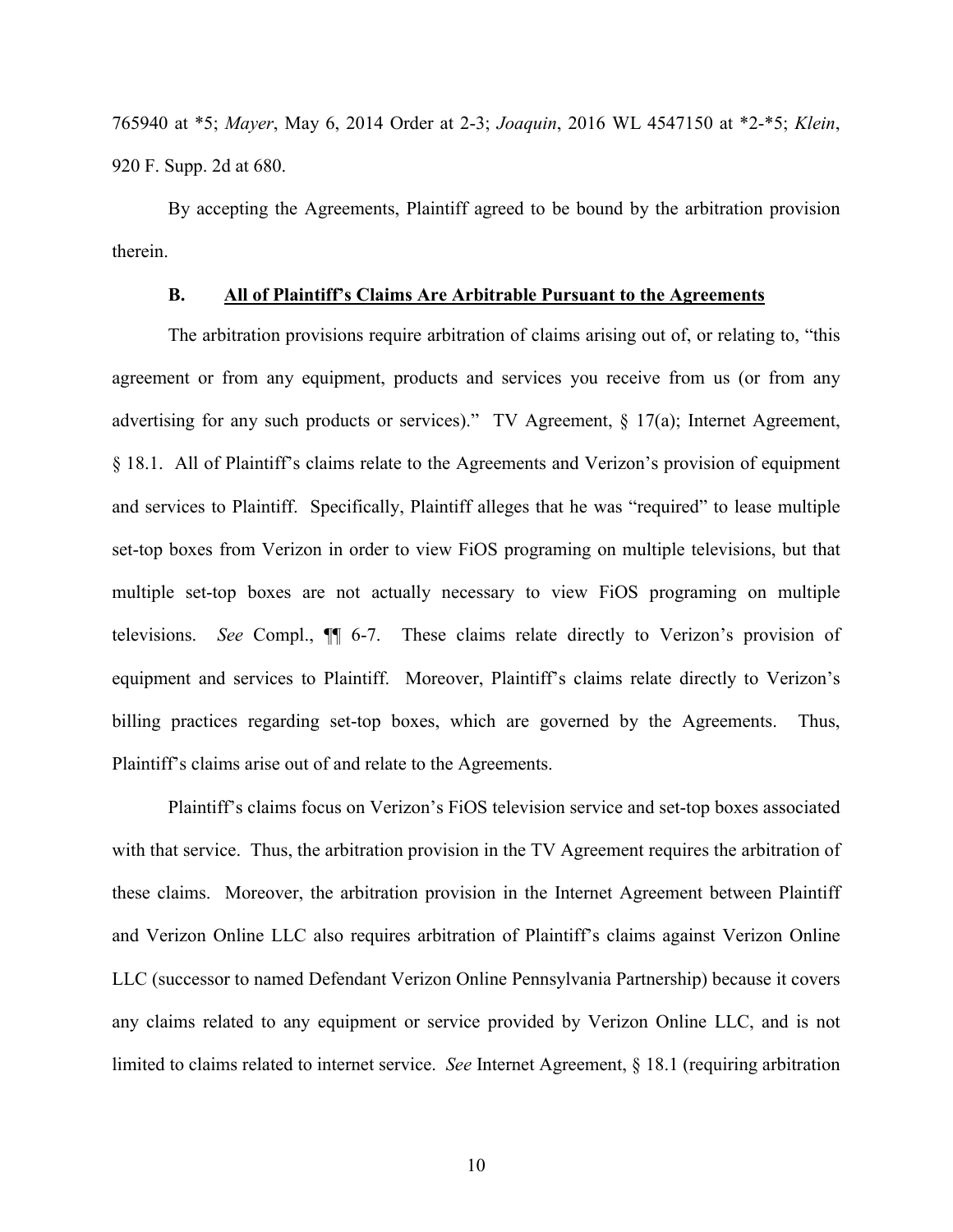of "any dispute that in any way relates to or arises out of . . . any equipment, products and service you receive from [Verizon Online LLC]").

Accordingly, Plaintiff's claims against Verizon are well within the broad scope of the Agreements' arbitration provisions.

### **C. The Class Action Waivers in the Agreements are Enforceable**

Class action waivers in arbitration provisions must be enforced; this is now black letter law, having been repeatedly confirmed by the Supreme Court. In *Concepcion*, the Court found that requiring class procedures in arbitration despite a class action waiver would frustrate the ability of private parties to arbitrate according to the terms of the agreement and hinder the efficient resolution of disputes through streamlined dispute resolution proceedings. *See Concepcion,* 131 S. Ct. at 1748-53. Simply put, "[r]equiring the availability of classwide arbitration interferes with fundamental attributes of arbitration and thus creates a scheme inconsistent with the FAA." *Id*. at 1748; *see also Am. Exp. Co. v. Italian Colors Rest*., 133 S. Ct. 2304, 2309 (2013) (enforcing arbitration provision and class action waiver because the FAA "reflects the overarching principle that arbitration is a matter of contract [a]nd consistent with that text, courts must rigorously enforce arbitration agreements according to their terms, including terms that specify with whom the parties choose to arbitrate their disputes, and the rules under which that arbitration will be conducted") (internal citations and quotations omitted). Applying these standards, other courts have held that the class action waivers in Verizon's agreements are enforceable. *See Mayer* Order, at 3; *Sacchi*, 2015 WL 765940 at \*10.

Here, the Agreements expressly "do[] not allow class or collective arbitrations." TV Agreement, § 18.3. Thus, Plaintiff may not pursue his claims on a class basis. Accordingly, this action should be stayed, and Plaintiff should be compelled to arbitrate his claims on an individual basis, rather than on behalf of a putative class.